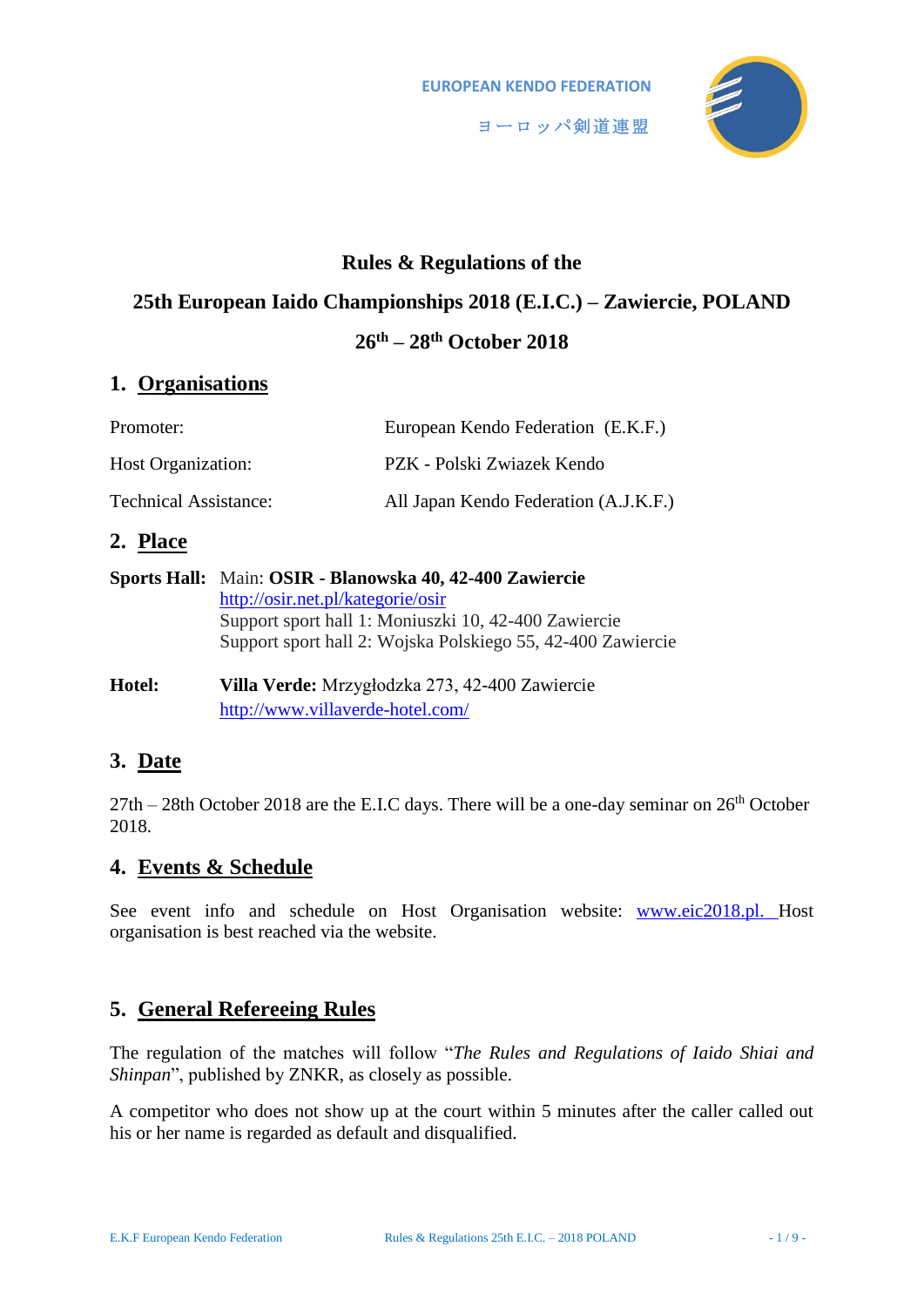



# **6. Content of the Championships**

The content of the E.I.C. is as follows:

- **Individual National Championships** for maximum two competitors (male or female) divided into the following 7 categories:
	- 1. Mudan (kyu)
	- 2. Shodan  $(1<sup>st</sup> dan)$
	- 3. Nidan  $(2<sup>nd</sup> dan)$
	- 4. Sandan (3rd dan)
	- 5. Yondan  $(4<sup>th</sup> \text{ dan})$
	- 6. Godan  $(5^{th}$  dan)
	- 7. Rokudan  $(6<sup>th</sup>$  dan)
- **National Team Championship** with teams composed of 3 persons and a maximum total of "10 *dan".* The grade of the competitors may range from Mudan up to, and including, Rokudan, but the total of the Dan of the three players shall not exceed ten. Mudan are counted as a Shodan. (For example, player 1 may have *godan,* player 2 *shodan* and player 3 *yondan:*  $5 + 1 + 4 = 10$ ; but a team may also consist of three *shodan:*  $1 + 1 + 1 =$  less than 10).

Every Championship gives right to the attribution of an official "European Champion" title, together with one "Vice-Champion" and two equal third places. Also, for every championship, minimum one **personal** so called "Fighting Spirit" trophy is awarded.

# **7. Individual Championships**

#### **7.1 Competitors**

<span id="page-1-0"></span>**A maximum of two competitors per country (male or female) will be allowed to participate for each category. The competitors must have the exact grade of the category**  in which they participate at the time of the competition. The grade is verified at the **registration in the final entry. The grade or the category cannot be changed after the final entry is closed. In case the competitor is promoted to higher grade after the final entry, he/she will not be able to participate in the competition. (See also rule 09.4).**

#### 7.2 Pool system

The competitors will be divided into as many pools of three as possible. **If the inscriptions make it necessary, pools of two (2) or pools of four (4) will be included.**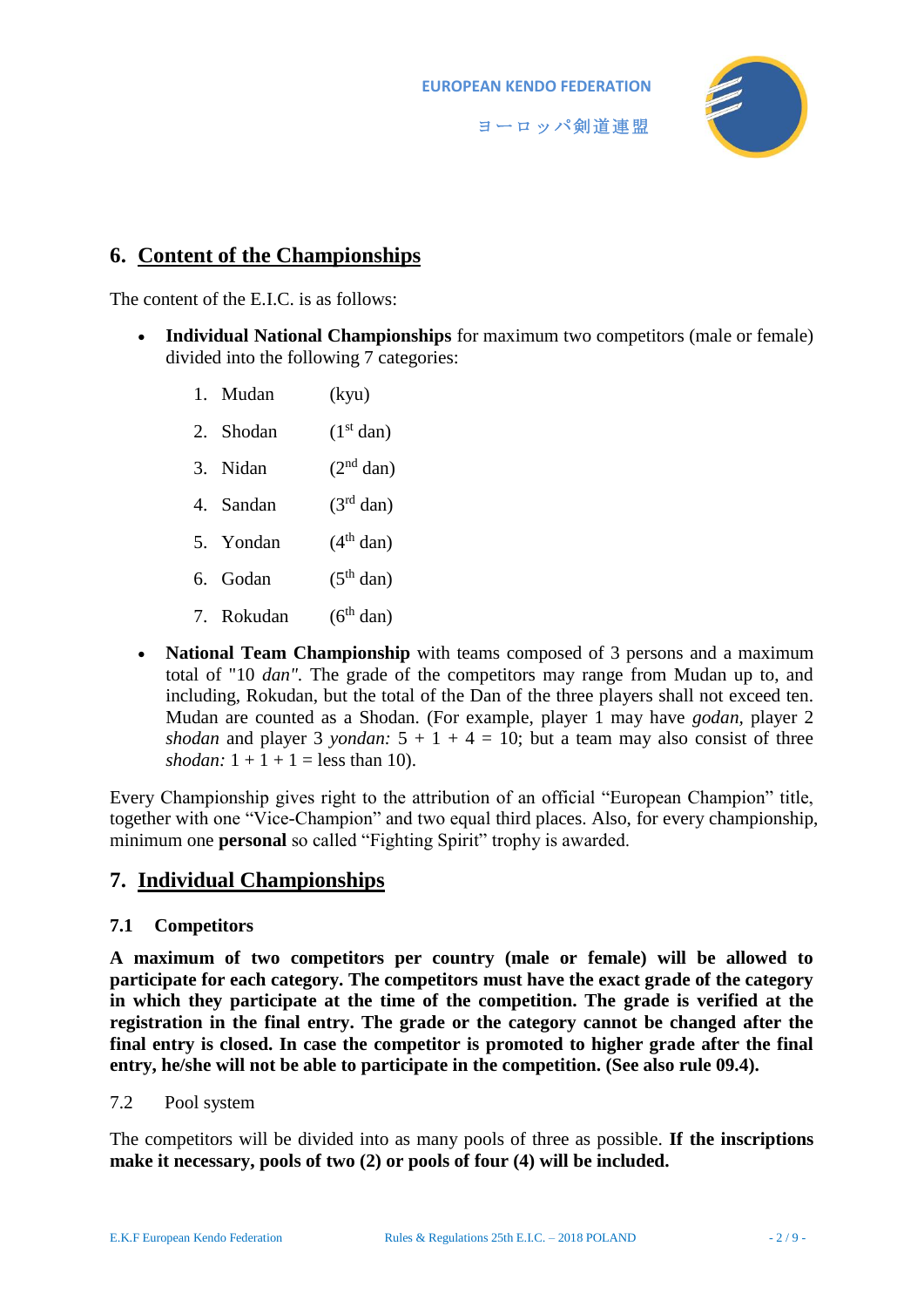

The 4 competitors who received the medals at the previous Individual Championships will be seeded into different pools and moved to the far end of the grid. As much as possible, competitors with the same nationality will be kept out of the same pool.

#### **The order of matches will be announced. Pools can be combined respecting the principle of separation as mentioned above in the previous subparagraph.**

The competitors that go on will be separated from then on into different grid locations.

The maximal combat time is **4 minutes for three kata. In principle, opening and closing reiho are included in this time. If the timing of the competition so requires, it can be announced that opening and closing reiho are conducted outside the shiai-jo.**

The ranking of the individuals out of the same pool will be based on the following:

- 1. The number of matches won;
- 2. If this is equal, the number of flags is counted;
- 3. If this is equal as well, a "knock out" match of only one *Shitei Waza* will be played. The Court Judge will announce the *Shitei Waza* before the start of the match.

### **7.3 Tournament**

The tournament operates under the knock out system. The **first two out of every pool** will be entered on the tournament grid, respecting the principles of separation (refer to [0\)](#page-1-0) as much as possible. The 1<sup>st</sup> placed of one pool will compete with the 2<sup>nd</sup> placed of another pool.

The maximal combat time is **6 minutes for five kata. In principle, opening and closing reiho are included in this time. If the timing of the competition so requires, it can be announced that opening and closing reiho are conducted outside the shiai-jo.**

### **8. Team Championships**

#### **8.1 Competitors**

Every country is represented by a team of 3 or minimum 2 competitors, chosen freely before every fight out of the maximum of 4 officially entered inscriptions. The first one is *Sempo*, the second or vice-captain is *Chuken*, the third is the captain or *Taisho*. **In teams of two, the**  *Chuken* **position remains vacant.**

The grade of the competitors may range from Mudan up to, and including, Rokudan, but the total of the Dan of the three players shall not exceed ten. Mudan are counted as a Shodan.

For the first round, the names and the order of combat will be handed in to the Head Judge of the Shiaijo or the administration table, at the official start of the competition, at the latest. Afterwards, this information will be handed in immediately after the end of the previous fight at the administration table.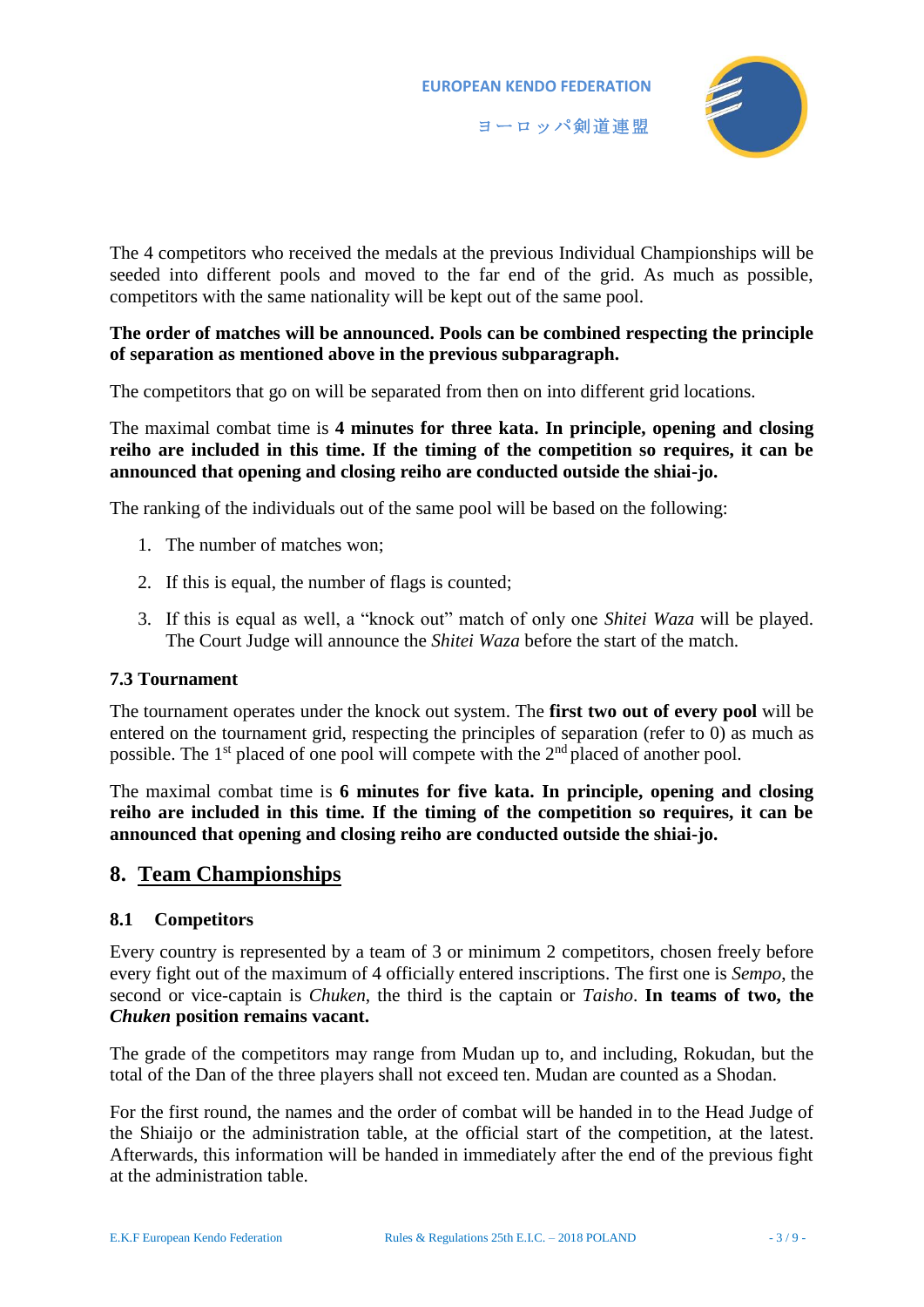

#### **8.2 Pool system**

Teams will be divided by drawing into as many pools of three as possible. **If the inscriptions make it necessary, pools of two (2) or pools of four (4) will be included.**

The 4 teams who received the medals at the previous Team Championships will be seeded into different pools and moved to the far ends of the grid.

#### **The order of matches will be announced. Pools can be combined respecting the principle of separation as mentioned above in the previous subparagraph.**

The first two teams will move on to the tournament matches. They will be separated from then on into different grid locations.

**The maximal combat time is 4 minutes for three kata. In principle, opening and closing reiho are included in this time. If the timing of the competition so requires, it can be announced that opening and closing reiho are conducted outside the shiai-jo. For the reiho see the Annex hereto.**

The ranking of the Teams out of the same pool will be based on the following:

- 1. The number of matches won;
- 2. If this is equal, the number of individual victories is counted;
- 3. If this is equal, the number of flags is counted.
- 4. If this is equal as well, a supplementary match will be held (*daihyosen*). This match shall be held in the same way as a normal match in the pool system. The competitor of the supplementary match will be one of the competitors who competed in that pool.

#### **8.3 Tournament**

The tournament operates under the knock out system. The first two out of every pool will be entered on the tournament grid, respecting the principles of separation as much as possible. The  $1<sup>st</sup>$  placed of one pool will compete with the  $2<sup>nd</sup>$  placed of another pool.

The fights will follow the knock out system. The maximal combat **time is 4 minutes for three kata. In principle, opening and closing reiho are included in this time. If the timing of the competition so requires, it can be announced that opening and closing reiho are conducted outside the shiai-jo. For the reiho see the Annex hereto.**

The refereeing rules and the principles for discerning the winner are the same as defined for the preliminary pools.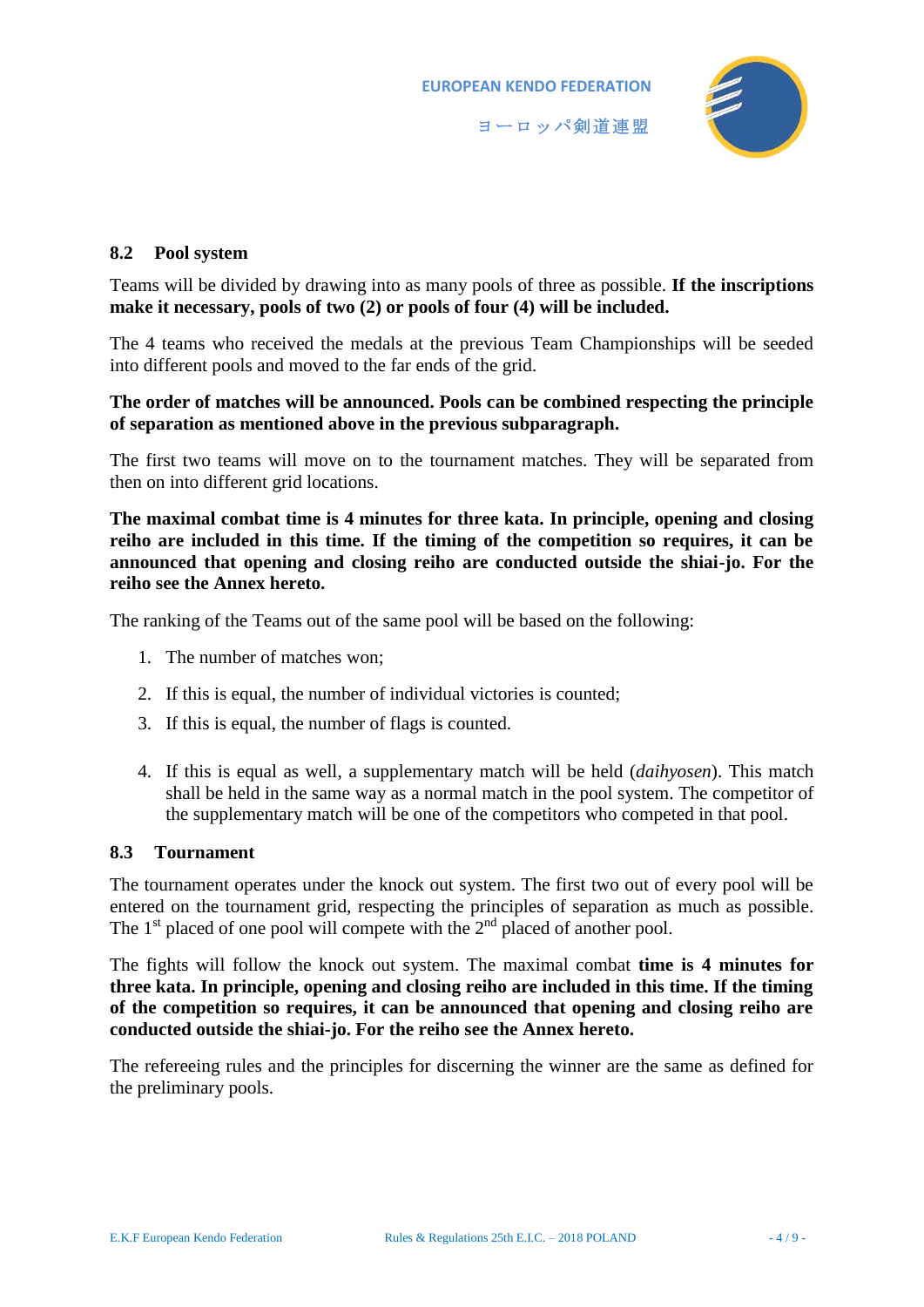

# **9. Rules and Conditions for the Qualification of the Competitors**

09.1. Every competitor must be a member of an organization adhering to the E.K.F., and be mentioned on the official inscription lists handed in for every category in due time by that organization.

09.2. Every competitor must have the nationality of the country he or she represents (the passport serves as proof) and be **at least 16 years old** at the time of the Championships. **No exceptions on age will be granted.**

**Exceptions as to nationality can be allowed by the EKF President and need to be given prior to registration. Applications for such exceptions shall be made by Pre-Entry Deadline. In handling the applications, the EKF President will follow the guidelines of EKF General Assembly at Skopje on 31st March 2016.**

09.3. Any competitor may participate in both the Team and the Individual Championships.

**09.4. A competitor may participate in a category shodan to yondan while holding the respective grade for a time period that is equal to the grade in years plus 12 months as per the day of the championship. Participation in godan and rokudan categories is not limited to time period in grade. Participation in the mudan category is possible only one time.**

**09.5. Team entry and calculation of total of number of dan shall be based on compliance with rule 09.04.**

**09.6. During the online registration procedure of competitors, the EKF database shall only provide the names of possible competitors whose last grading date is not in violation with rule 09.4.**

09.7. Every competitor must wear an official *nafuda* (name tag) on the left side of the gi (jacket), showing clearly in Roman characters the names of the country and the competitor. The size shall be 15 cm by 10 cm; the *nafuda* should be black (with white letters), blue (with white letters) or white (with black letters). Ideally the *nafuda* should be the same colour as the gi.

### **10. Referees**

**10.1 The EKF Member Countries are invited to nominate the candidates for Referee selection to the EKF before Pre-Entry-Deadline. The nomination shall be done on the EKF website with the relevant event registration, at the "Flag-Icon – Nominate Shinpan". Please upload a picture of each referee also to the EKF online-system, "Persons" / click – "Image" icon. This picture can be used in following events.**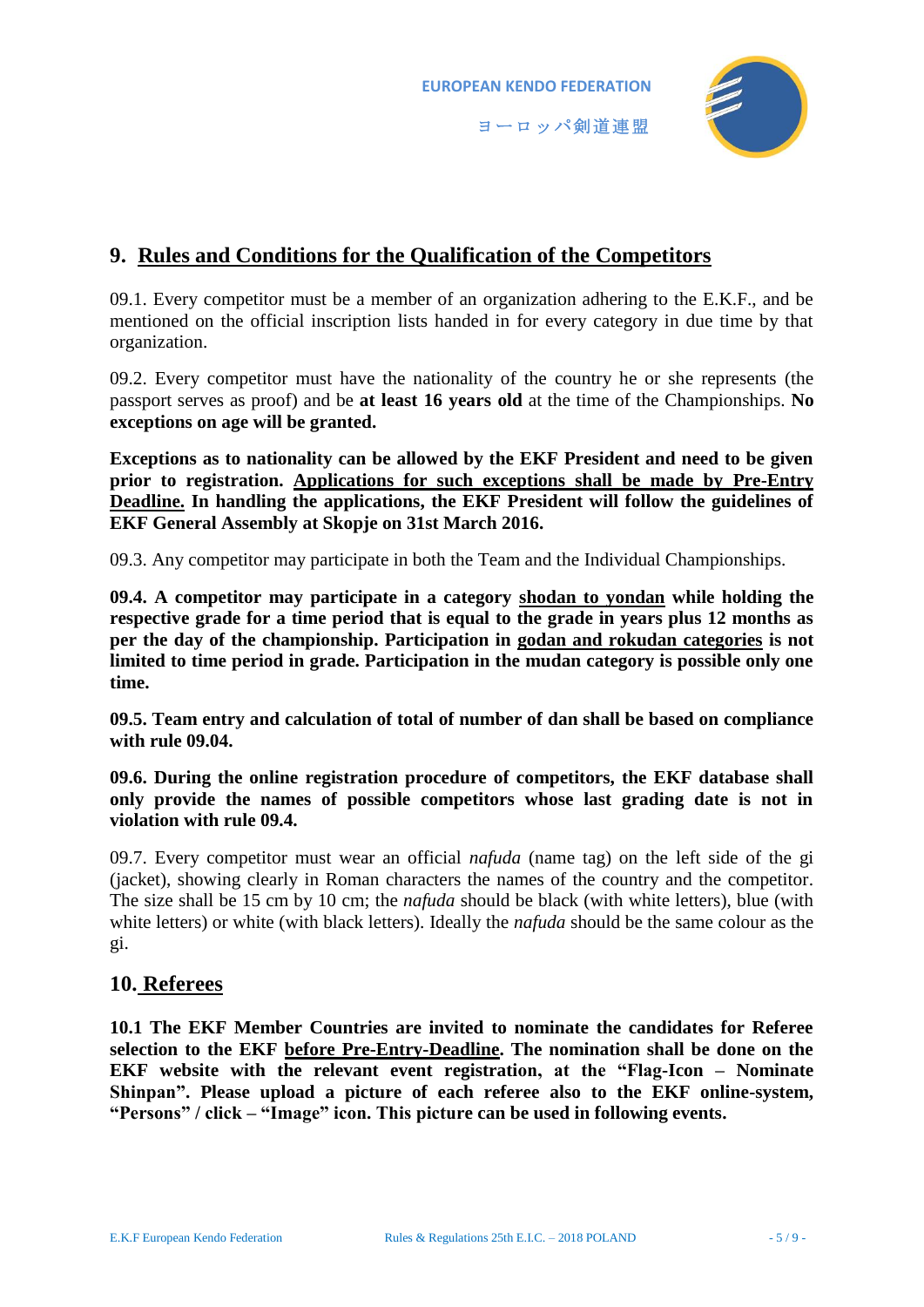

10.2. Appointment of Referees of the European Iaido Championship is entrusted to the E.K.F., assisted by the A.J.K.F.; they are chosen among those who are proposed by the E.K.F. Member Countries.

10.3. Referees may not participate as competitors.

10.5. The function of Referee is incompatible with that of Coach or Manager. Obviously, a certain reservation and neutrality remain required as general attitude for Referees.

10.6. The onsite expenses for the referees (lodging, meals, local transport & sayonara party) during the event are covered by the organizing country for three nights, starting from **Friday evening until Monday morning.**

10.7. Each referee shall bring his own set of flags. **Official dress code of Referees is black**  *montsuki***.** 

# **11. Managers**

The Manager of each team is responsible for the behaviour and attitude of the team members and for the correct way of handling and wearing their equipment.

# **12.Drawing**

12.1. The drawing will be held under the authority of the E.K.F. prior to the event.

# **13.Complaints**

All complaints are to be handed in by the Manager or the Team Leader to the E.K.F. Technical Director or his representative; all other people will be refused.

# **14.Insurance**

Every delegation will see to it that all its members are insured against any possible mishaps. Host Organization **must have** an insurance against any civil liability. In case of an accident or incident (like theft, traffic accident, accident not covered by travel or sports insurance, incident leading to civil liability…) which might lead to a claim against any third party except the insurance company of the delegation or requires a written attestation by the Host Organization or by the EKF, the event has to be notified to the Host Organization and the EKF before the departure of the delegation, unless this is impossible due to the circumstances of the accident or incident.

# **15. Anti-Doping**

The prescriptions and prohibitions established by the FIK (International Kendo Federation) will be of application at these championships. A competitor who is judged by decision of the referees to be under the influence of prohibited drugs or alcohol shall be disqualified, be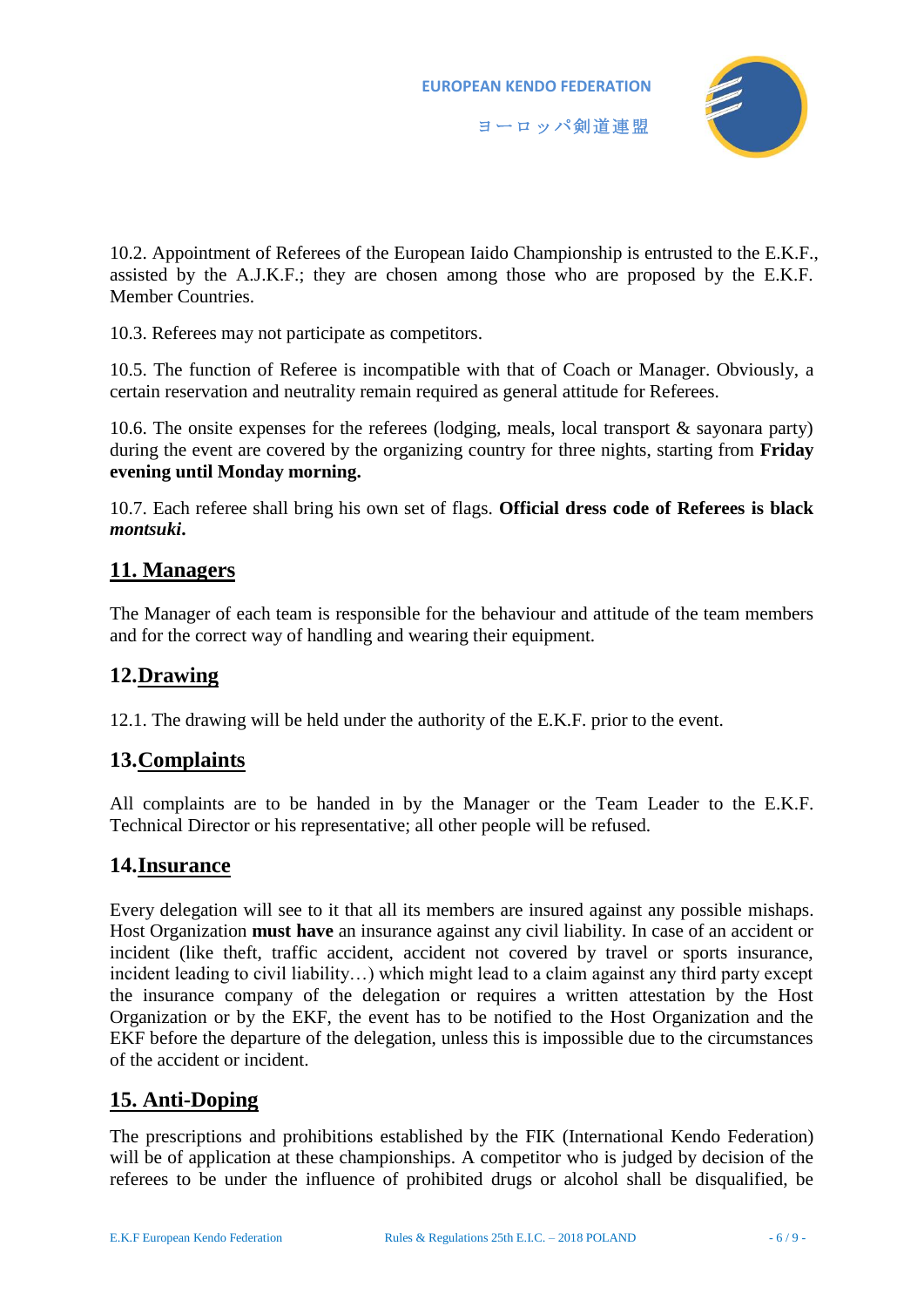



ordered to retire from the match and shall lose the match. Additionally, the *FIK Anti-Doping Rules* (approved August 27th, 2009, Sao Paulo) and the *EKF Anti Doping Rules* (adopted April 8th, 2010, Debrecen, the later shall prevail in case of conflict – together "The AD-Rules") including the respective updated and most recent WADA Prohibition List shall be applicable. Tests relating to the Championships shall be conducted according to the AD-Rules. In case of disqualification following any anti-doping violation, the shift of ranks method determined by FIK during the past WKC shall be applied.

# **16. Deadlines for Pre-Entry and Final Entry, Pictures**

#### **Pre-Entry and Referee nomination: 1st JULY 2018**

**Register at:** [http://www.ekf-eu.com](http://www.ekf-eu.com/)

At pre-entry, delegations should estimate as precisely as possible the number of competitors per category, participation in team tournament and number of officials. Total number of persons in the delegation must also be estimated. Referees shall be nominated.

|  | <b>Final Entry:</b> | 20th AUGUST 2018 |
|--|---------------------|------------------|
|--|---------------------|------------------|

**Payments have to be RECEIVED by SAME DATE.**

**Register at:** [http://www.ekf-eu.com](http://www.ekf-eu.com/)

The final entry registration covers:

- Competition per category (competitors only);
- Team Members (if team registered);
- Seminar participants;
- Sayonara party participants;
- Lunch at Competition.

In case of 'superior force', names of competitors may be altered until the date of the drawing for the event, after permission has been granted by the E.K.F. President.

**Hotel reservations:** For the whole delegation (except referees) accomodation shall be booked together with the Final Entry at the EKF Website: [http://www.ekf-eu.com.](http://www.ekf-eu.com/)

Portrait photo files of all official participants (Delegation Leader, Manager, Team Manager, Coach, Competitor and Referee) should **be uploaded in the EKF online system (Person / "Picture Icon") by Final Entry Date.** Minimum size: 0.3 MB; Maximum size: 1.0 MB, Ratio: 4,5 - 3,5 [Standard for EU-passport-photos]; Orientation: portrait; Resolution: printable [300 dpi - 600 dpi]; One face per picture [No "group photos"]; The face should cover 2/3 of the picture.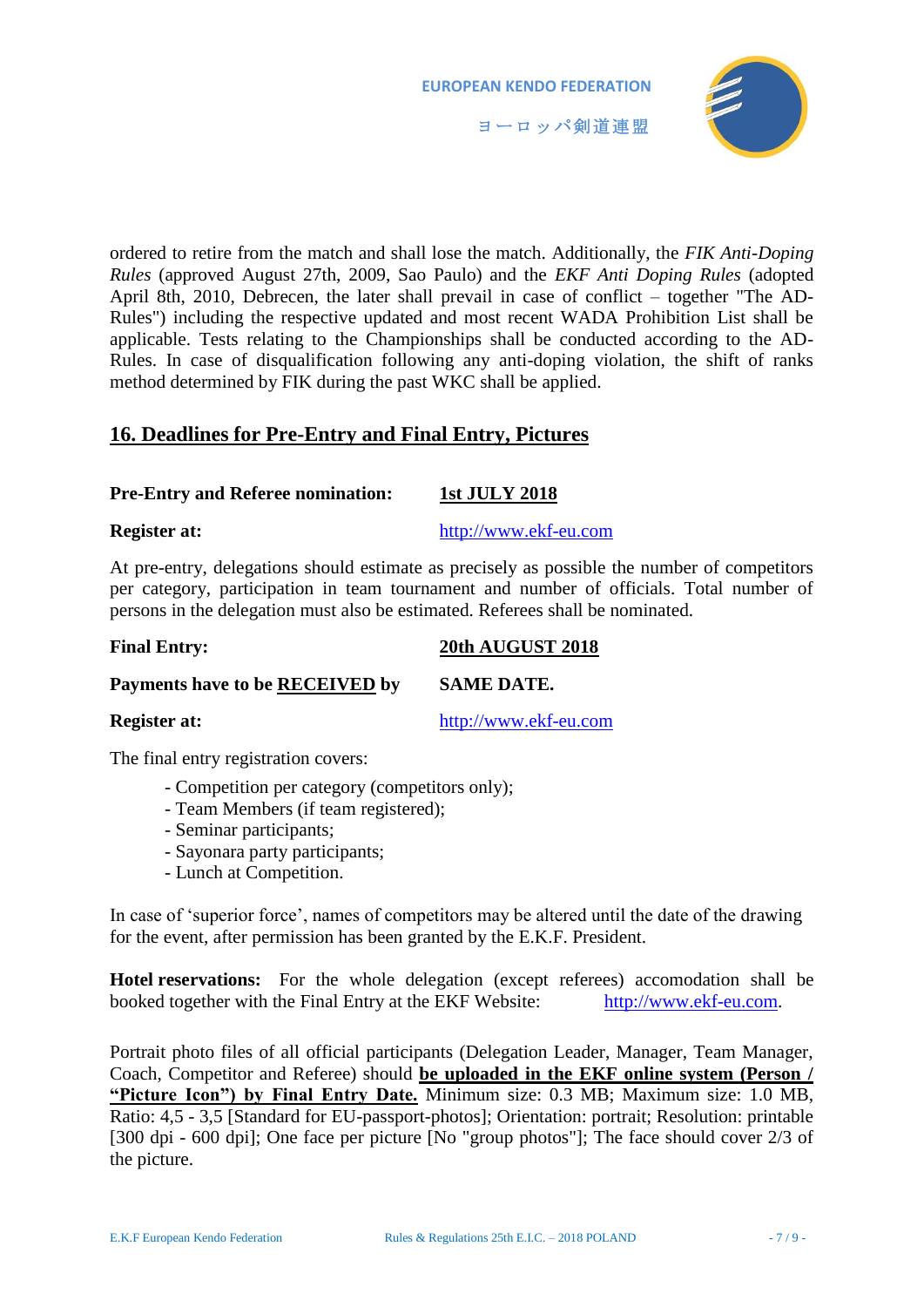



**By registering, all participants and officers agree that their names, gender, tournament category, results and pictures as filed or taken during the event may be published on the internet or in print media and that there may be videos taken during the event, stored and live streamed.**

**The E.K.F Board of Officers**